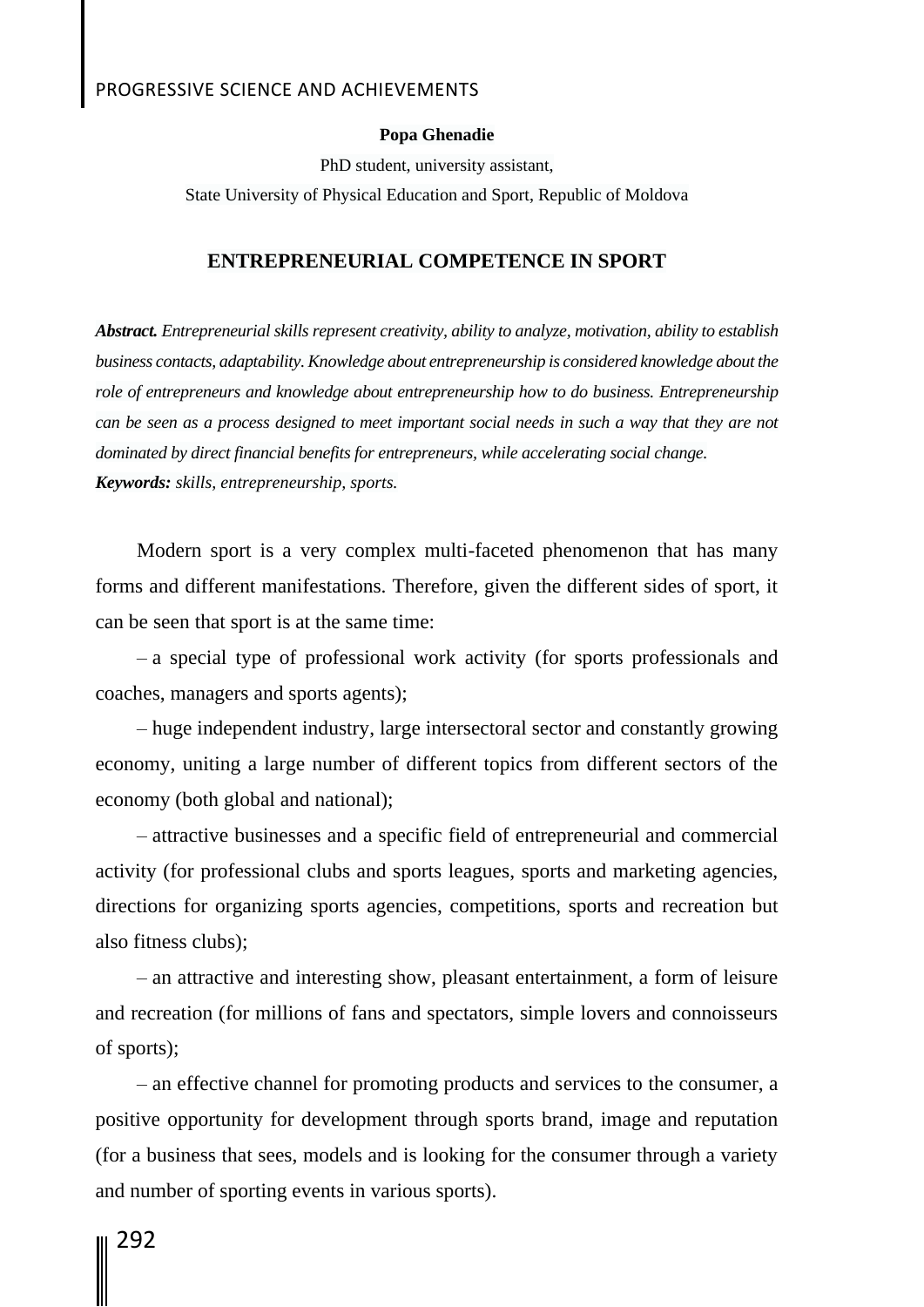Entrepreneurship in sports has its leaders in the Republic of Moldova. Of course, the internal fitness industry is worth noting.

The total revenue of the fitness industry has exceeded millions of dollars, although some clubs have an aggressive marketing policy.

In order to correctly predict and plan the further development of the global sports industry, it is necessary to be wise what are the key trends and long-term development of these industries today. Of course, each country can have its own path of development and its exceptional characteristics. This is due to the historical and national characteristics, traditional developed certain sports events, the geographical location of the country and even the climatic conditions of these, different models of sports financing, but the sports and entertainment industries have moved to a new level of competition for time and money from potential customers. This means that sports organizations and competitive sports organizers will have to think seriously about their competitive advantages, taking into account, first of all, prices, comfort, safety and services.

This new vector of development of the Moldovan sports industry requires new models and methods of teaching sports management. Especially if there is a need to teach entrepreneurship in sports.

The list of skills to be included in the entrepreneurship education program has become a frequently discussed topic, affecting rapidly changing market trends and increasing demand for technological innovation. These include changes that require a simultaneous response to modern scientific and technical developments and the emergence of new types of innovative and entrepreneurial activities. Creativity, innovation and entrepreneurship are recognized as critical factors in shaping entrepreneurial culture, but their relationship to the skills-based approach has been studied. In this context, we examine the attitudes of specialized sports students for creativity, innovation and to what extent, in their opinion, the educational system is developing.

Many entrepreneurship courses follow the classic definition of entrepreneurship, where the emphasis is on the processes by which people evaluate and exploit business opportunities for profit.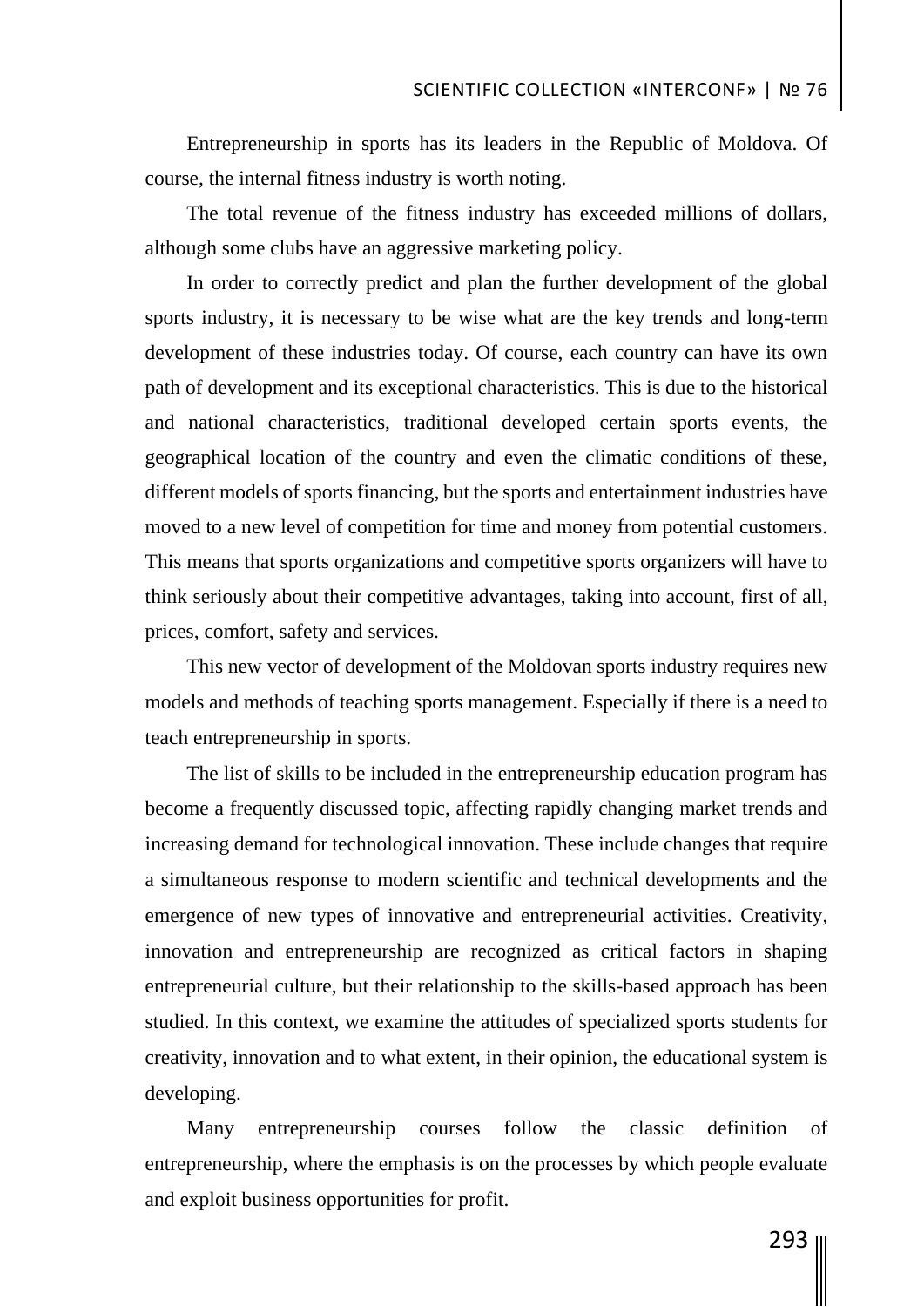## PROGRESSIVE SCIENCE AND ACHIEVEMENTS

The analysis of the existing models of entrepreneurial education in foreign countries showed that the objectives are at the heart of their construction and are based on the system of entrepreneurship education, both in the current period and in the strategic period.

The British model covers all levels of education from elementary education and the load of vocational education, learning objectives and outcomes are formed at each level. Entrepreneurial education is seen as a process that contributes to the development of entrepreneurial competence. At the same time, the emphasis is not only on identifying and achieving skills, but also on innovation and performance.

In the US model, entrepreneurial competence is formed on the basis of a behavioral approach. Competencies are assessed based on the criteria identified following the analysis of certain aspects of behavior.

Unlike the US and UK models, entrepreneurship education in the Danish model is not defined as a process, but as a set of methods, approaches and training programs that support the development of the necessary skills representing value.

In Moldova, entrepreneurial skills are often taken into account in individual educational programs or courses.

According to the European core competency system, "entrepreneurial" core competency refers to a person's ability to turn ideas into action. This is a broad vision includes the perception of opportunities, the practical application of creativity, innovation and risk-taking and the ability to plan and manage projects. Most definitions assume that entrepreneurial competence is a system that includes many "aspects", "subjects" and "characteristics" related to sets of other skills, and competences [1].

During the analysis of school curricula, J.O. Fiet identified six main themes of areas of entrepreneurial competence. These areas listed in order of importance are: strategy; competitive analysis, growth management; generating ideas, rationality and risk; funding and creativity [3].

"Problem solving" followed by a mention of creativity and / or innovation, without explanations of what is meant by both terms. There are many other descriptions of entrepreneurial competence, including - "new ways to achieve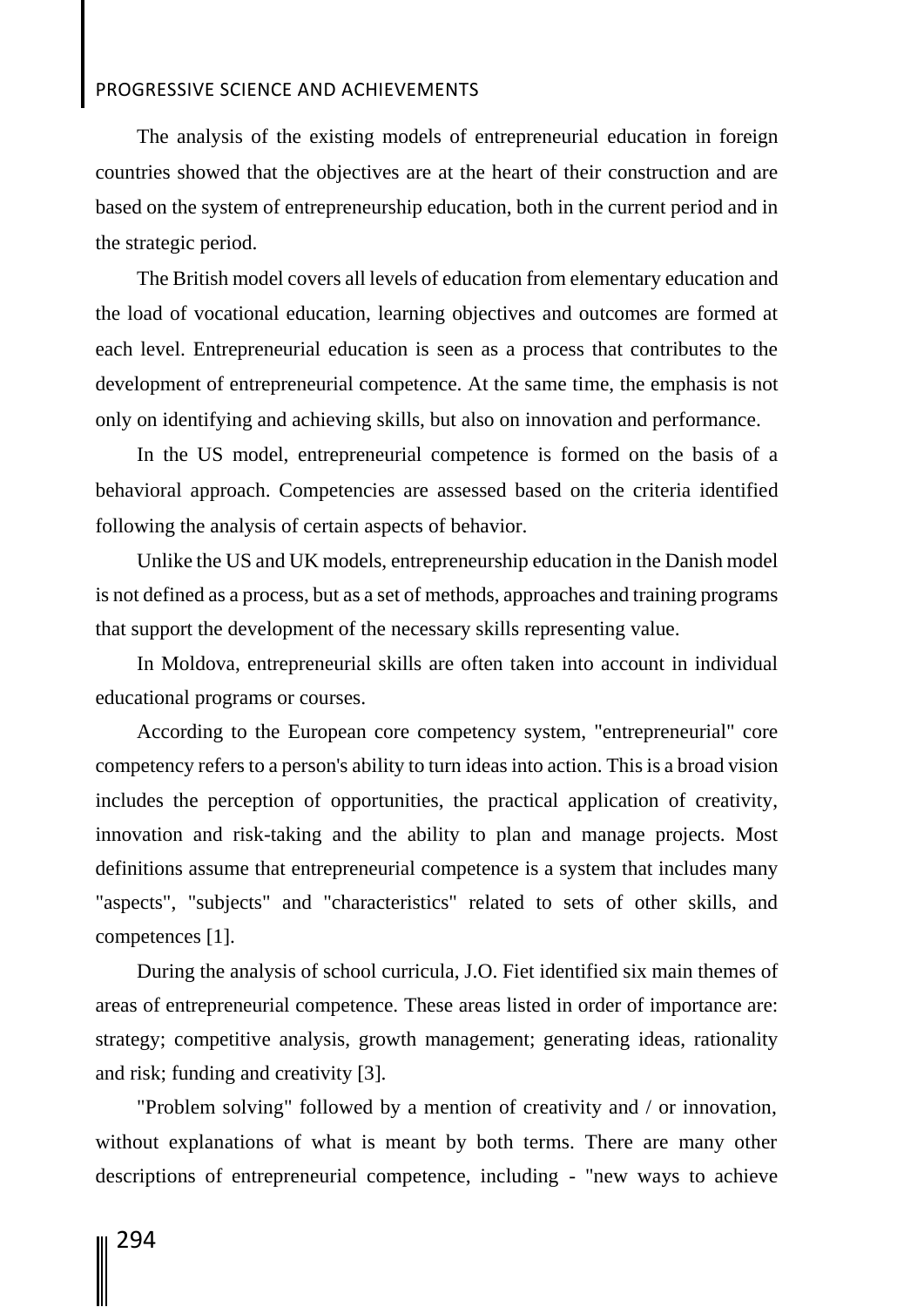innovative business objectives", "ability" to anticipate and implement new realities; know-how (attitudes, values, motives), know-how how (skills), knowhow (social skills), know-how (understanding) and know-how (knowledge). L.A. Gushchina offers specific skills to graduates of a sports university. In its model, innovative competence involves the integration of intellectual qualities (knowledge, skills) and personalities of a person (risk tendency, non-standard thinking and creativity).

A review of literary sources [2, 4] made it possible to identify several concepts for describing entrepreneurial competence: (1) explaining the theory of psychological traits, the content of specific characteristics of the entrepreneur's personality (who are entrepreneurs), (2) cognitive-behavioral theories and functional that describe entrepreneurial behavior (what entrepreneurs do) and (3) sociocognitive theory, involves the comparison and analysis of acquired knowledge, development of knowledge, skills in interaction with the environment, of which people are part - potential entrepreneurs (examines entrepreneurship through context, for example, the analysis of student activities in a simulated or real context to create startups). These concepts also involve various explanations for the role of creativity and innovation related to entrepreneurship.

Most concepts and definitions of entrepreneurial skills are limited to elements of psychological and behavioral competence (personality traits and "behavior") and are not considered as integrated into the construction of traits, knowledge, skills, context-dependent skills. In practice, entrepreneurship training can vary significantly depending on which definition, theoretical approach and basic educational paradigm is used.

As Table 1 shows, the socio-cognitive approach differs significantly from previous research on entrepreneurial traits and behavior, which is often used as an argument to justify the long-held myth that entrepreneurs are born, not become. Through entrepreneurship education programs, universities can stimulate interest in entrepreneurship among both students and students' faculties and entrepreneurial careers [6]. Entrepreneurial education usually has a cause-and-effect approach, with an emphasis on planning and forecasting.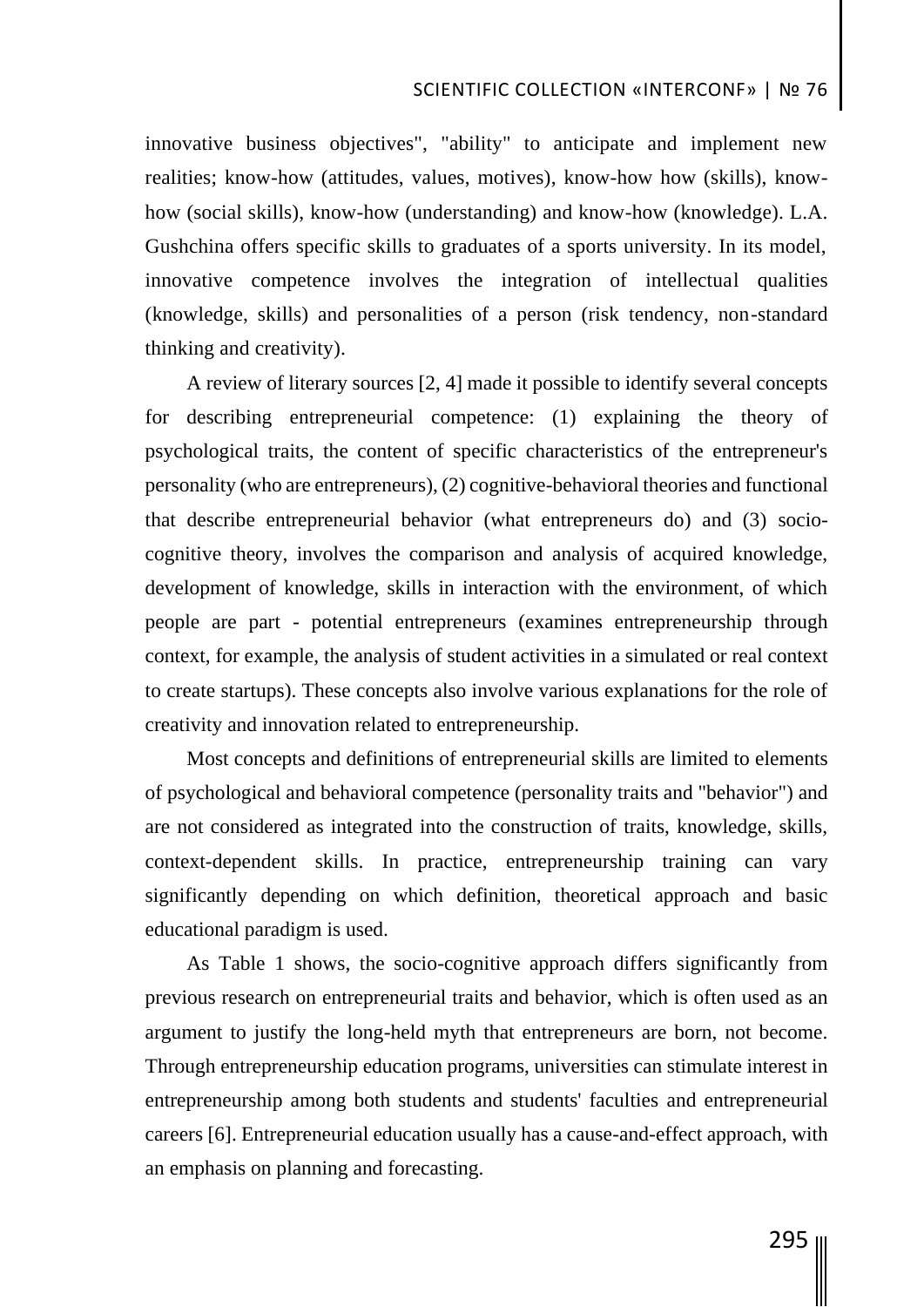*Table 1*

| <b>Theoretical</b><br>approach                 | <b>Trait theory</b>                                                                                                                                                                                                                                                                                                                          | <b>Cognitive-behavioral and</b><br><b>functional theories</b>                                                                                                                                                                                                                                                                                                                                                                                                     | Socio-cognitive<br>theory                                                                                                                                                                                                                                                                      |
|------------------------------------------------|----------------------------------------------------------------------------------------------------------------------------------------------------------------------------------------------------------------------------------------------------------------------------------------------------------------------------------------------|-------------------------------------------------------------------------------------------------------------------------------------------------------------------------------------------------------------------------------------------------------------------------------------------------------------------------------------------------------------------------------------------------------------------------------------------------------------------|------------------------------------------------------------------------------------------------------------------------------------------------------------------------------------------------------------------------------------------------------------------------------------------------|
| <b>Focus</b>                                   | Who is an<br>entrepreneur / The<br>personality of an<br>entrepreneur.                                                                                                                                                                                                                                                                        | What an entrepreneur does /<br>Entrepreneurial behavior.                                                                                                                                                                                                                                                                                                                                                                                                          | The way people (and<br>entrepreneurs) interact<br>with the environment /<br>Entrepreneurship as a<br>complex social<br>process.                                                                                                                                                                |
| <b>Key</b><br>assumptions<br>and<br>rationales | - The entrepreneur<br>has a different<br>psychological profile<br>compared to the rest<br>of the population.<br>- The ultimate goal is<br>to determine what<br>psychological traits<br>(personality traits)<br>distinguish non-<br>entrepreneurs from<br>entrepreneurs and / or<br>successful<br>entrepreneurs from<br>the least successful. | - The behavior of<br>entrepreneurs and non-<br>entrepreneurs is different.<br>- Intentions serve as a catalyst<br>for actions aimed at<br>identifying opportunities,<br>start-ups and creating the<br>conditions for the intended<br>action / planned behavior.<br>- Attitudes and beliefs predict<br>intentions, which in turn<br>predict behavior.<br>- The roles and functions of<br>entrepreneurs are<br>characterized by a set of skills<br>and competences. | - Entrepreneurship is<br>the process of<br>influencing<br>environmental factors<br>on behavior.<br>- The belief that it is<br>necessary to study the<br>characteristics of an<br>entrepreneur in<br>isolation is erroneous,<br>because there is no<br>isolated<br>entrepreneurship as<br>such. |
| <b>Approaches</b><br>to education              | Science "about"<br>entrepreneurship (a<br>theoretical approach<br>that aims to<br>understand the<br>essence of<br>entrepreneurship).                                                                                                                                                                                                         | Entrepreneurship "pro"<br>training (a professional-<br>oriented approach designed to<br>provide aspiring<br>entrepreneurs with the<br>necessary knowledge and<br>skills).<br>Usually with the participation<br>and performance of<br>successful entrepreneurs.                                                                                                                                                                                                    | Learning "through"<br>entrepreneurship<br>(learning by doing, in<br>which students go<br>through the real<br>process of learning<br>entrepreneurship)                                                                                                                                          |
| <b>Barrier</b>                                 | - Discussion of<br>opportunities for<br>change in the<br>learning process (Can<br>entrepreneurship be<br>taught?)<br>- Despite attempts to<br>formulate the concept<br>of entrepreneurial<br>skills and<br>competence as a set<br>of common<br>characteristics, no<br>consensus has been<br>reached on a specific<br>set of characteristics. | - Criticism of the assumption<br>that entrepreneurial failures<br>are caused by wrong choices<br>The branch of activity "not<br>theirs".<br>- The tendency to focus on<br>the need to develop skills in<br>general business and<br>management functions, such<br>as sales, production,<br>accounting, supervision, etc.                                                                                                                                           | - Difficulties in<br>operationalizing and<br>conceptualizing the<br>entrepreneurial<br>process.<br>- The debate on<br>entrepreneurial<br>research (What is<br>entrepreneurship?<br>How do opportunities<br>develop?).                                                                          |

# **Theoretical approaches for describing entrepreneurial skills**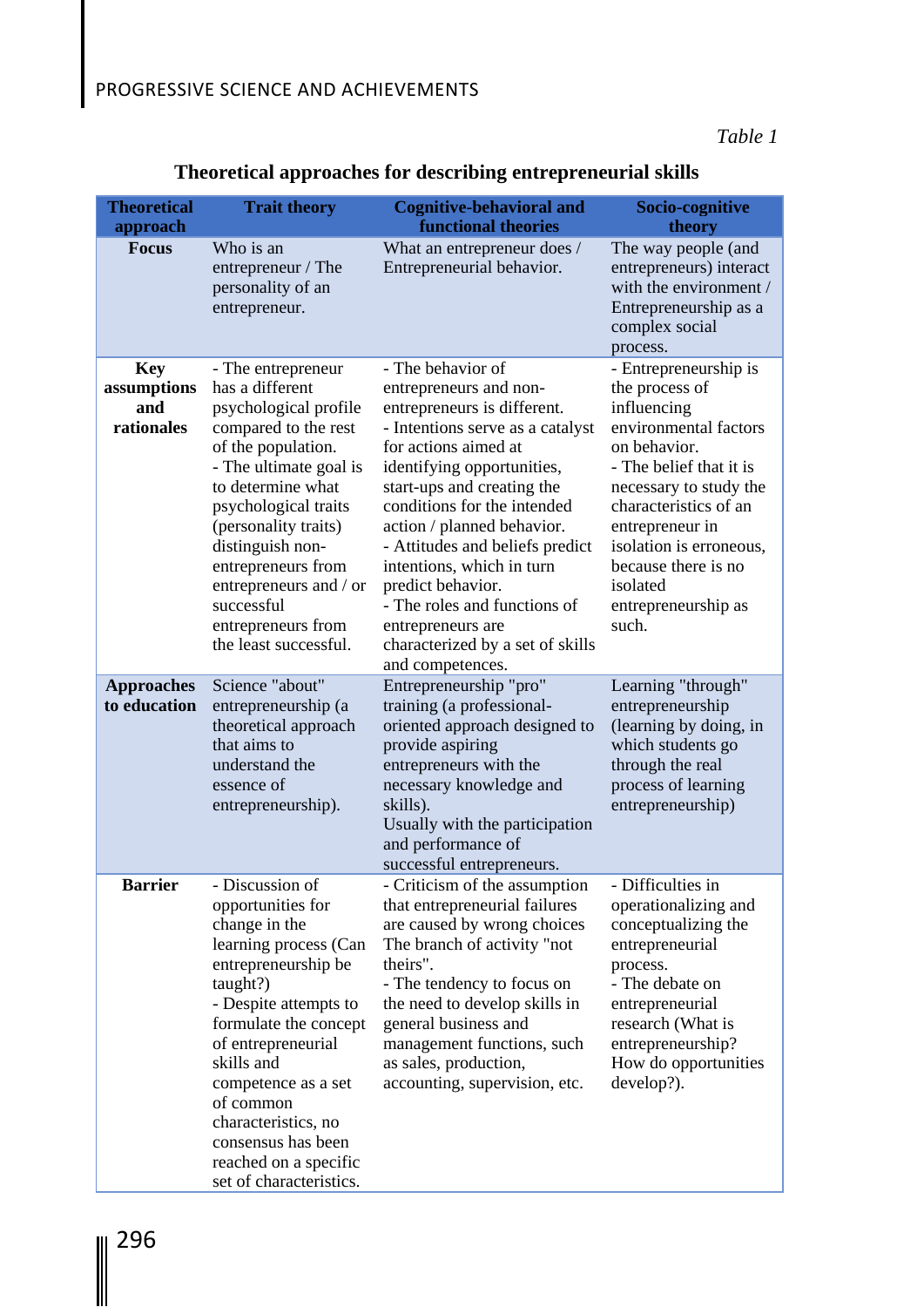Many courses use business plans as a method of teaching entrepreneurship. D. Daniel, in a 2008 study covering 31 countries, found that the most common method of entrepreneurship education is the conference with guest speakers.

In response to traditional entrepreneurship courses, a number of researchers point out that entrepreneurship education should focus on how to act, anticipate and generate in the unknown future.

A. Fayol and G. Klandt in their studies conclude that the development of entrepreneurial thinking in graduates involves education focused on values, beliefs and attitudes, as well as emotional aspects associated not only with entrepreneurship but also with creativity and innovation.

Perhaps one of the obstacles to the development of entrepreneurial thinking and skills is that, like entrepreneurship, innovation and creativity are most often seen as traits that are usually attributed to people who are born or have certain characteristics [5]. These traits make them creative / innovative / entrepreneurial. Personality traits are usually confused with talents, ie the innate ability to do something very well. According to M. Csikszentmihalyi, creativity is promoted by a genetic predisposition, but creativity, together with innovation and entrepreneurship, can be learned.

The main argument for substantiating the relevance of developing the skills of creativity and innovation is Schumpeter's dynamic model of "creative destruction", in which creativity is seen as a predecessor of innovative behavior and a measure of the "entrepreneurial potential" of individuals.

J. Schumpeter believed that innovation is the essence of entrepreneurship; a person behaves like an entrepreneur only when he innovates [7].

It should be noted that innovation includes creativity, but it is not identical to it. Innovation involves using creative ideas to make some concrete and tangible changes in the area where innovation takes place. Any innovation begins with the generation of creative ideas, and the innovation of these successful implementation of these ideas with the subsequent creation of economic and / or social value on the market and / or in society. Creativity refers to the "ability" to generate and disseminate original ideas, to make assumptions, to combine concepts and methods in new ways.